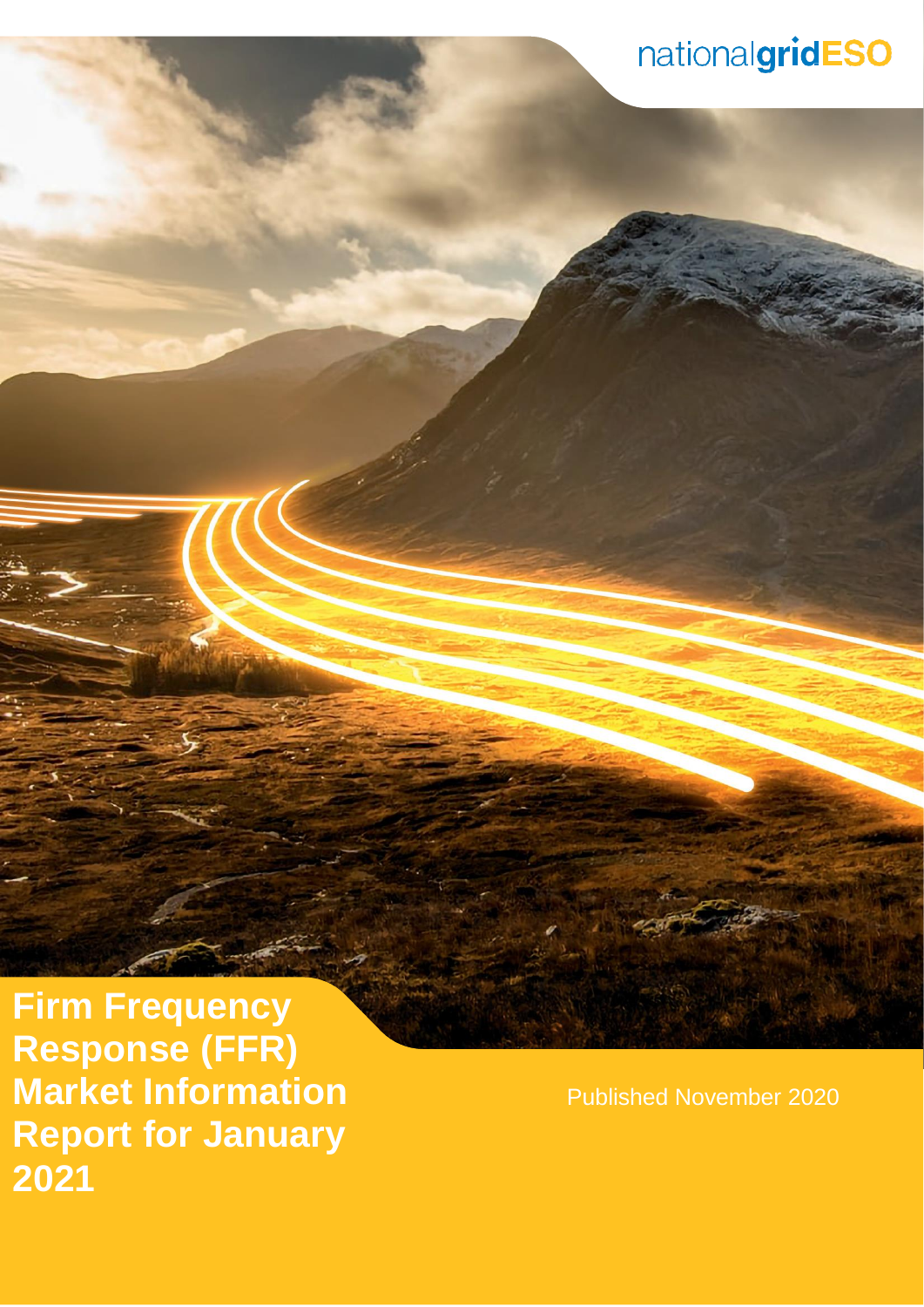### **Key Points**

This Market Information Report is relevant for tenders submitted in November 2020 for delivery in **January 2021.**

Tenders from eligible service providers for Firm Frequency Response should be submitted on **Tuesday 1st December 2020** (1 st business day) for all tenders.

National Grid will notify service providers of the outcome of the tender assessment, and preliminary nominations, by **Wednesday 16 th December 2020** (12th business day).

#### **From January 2018, non-compliant tenders will be rejected prior to assessment.**

Providers must use the template provided in the Coupa system to tender in for FFR. Use of any other template or submissions via e-mail will not be accepted.

In line with the standardisation outlined in the Product Road Map, procurement of FFR will only take place across the standard 6 EFA blocks. Tenders must therefore only start, and end, at the following times: 2300, 0300 0700 1100 1500 1900. Submitted tenders must have a minimum window availability of 4 hours in line with EFA blocks.

Please note that this is a month ahead only tender. Tenders should therefore be submitted for January 2021 delivery.

A presentation that summarises the FFR results can be found he

Real-time data i.e. demand and frequency data, over the last 60 minutes can now be found on the section on the National Grid website. a as far back as 2014 can also be accessed for GB data at 1 second resolution.

This Market Information Report provides information to FFR providers on the requirement for the tender (TR 131) for delivery in December 2020.

## **Requirements for January 2021 (TR 132)**

### **Primary Response:**

A dynamic primary requirement exists in all EFA blocks.

#### **Secondary Response:**

A dynamic secondary requirement exists in all EFA blocks.

There is no non-dynamic secondary requirement.

#### **High Response:**

A dynamic high requirement exists in all EFA blocks.

A breakdown of the outstanding requirement for this tender round can be found in Appendix 1. A full breakdown of the long-term requirements can be found in Appendix 1 in the Excel file.

### **Market Updates**

#### *New Suite of Products*

Please refer to [new Dynamic Containment page](https://www.nationalgrideso.com/industry-information/balancing-services/frequency-response-services/dynamic-containment) for details related to the new suite of products.

On 1<sup>st</sup> October we have successfully launched the new service. We have been procuring up to 277 MW of the service.

In order to implement the new product suite, and avoid overholding of response volumes, it will be necessary to gradually reduce our long-term procurement of the existing P S H products. We will continue to hold monthly FFR tenders for month ahead volume.

#### *Weekly auction*

As promised in the Response and Reserve Roadmap issued in December 2019, we would share with you our initial findings and learnings about the

Auction Trial project in a project [evaluation](https://www.nationalgrideso.com/document/176721/download) report. The evaluation

[report](https://www.nationalgrideso.com/document/176721/download) (produced by ESP Consulting) and the ESO [response letter](https://www.nationalgrideso.com/document/176726/download) are now available.

#### *Response BOA and Holding Volume and Cost*

This information is in Appendix 7 of the adjoining excel file.

For further information please contact your account manager or: **Andy Rice** [Andrew.Rice@nationalgrid.com](mailto:Andrew.Rice@nationalgrid.com)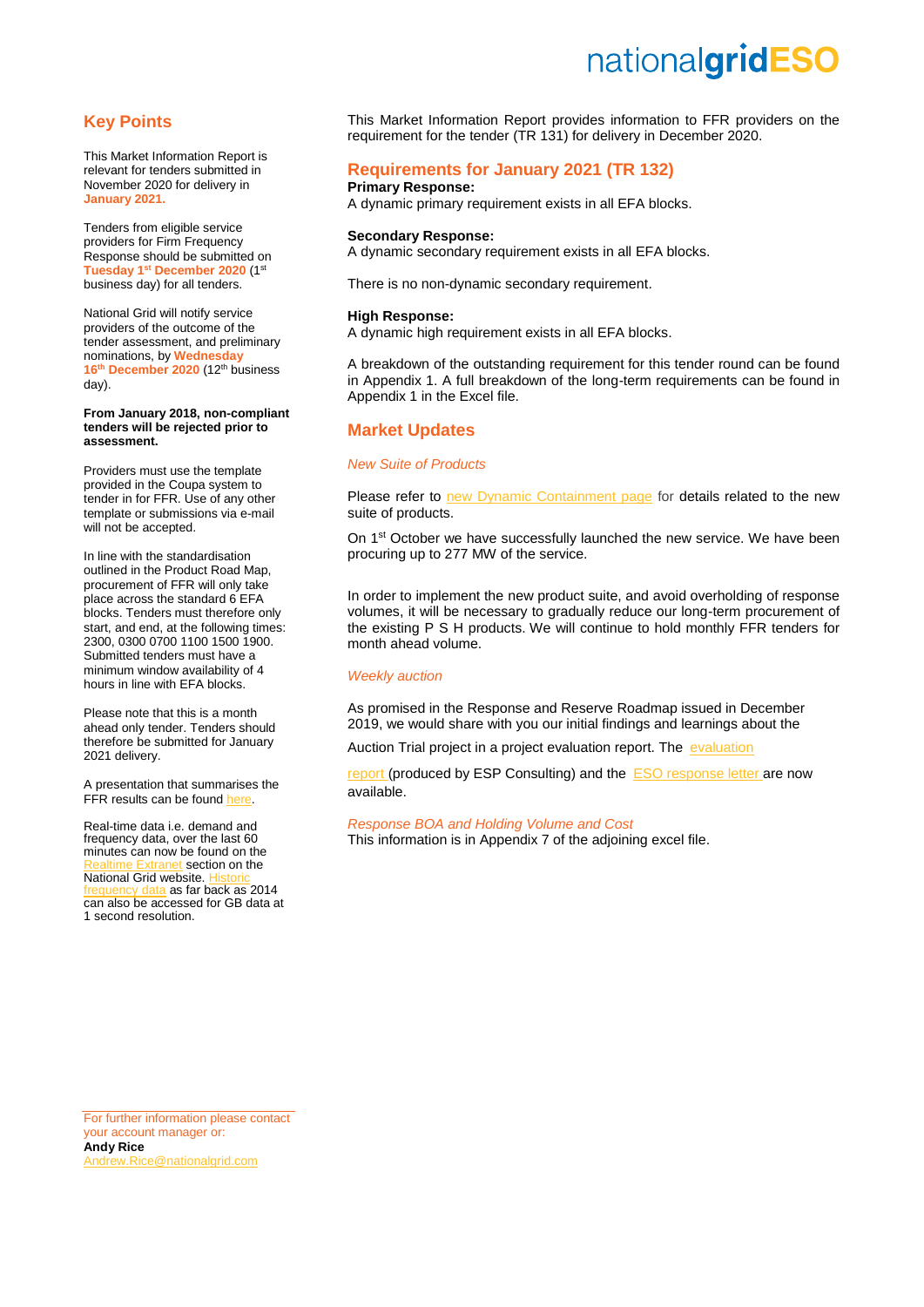#### *[FFR service Overview](https://www.nationalgrid.com/sites/default/files/documents/Firm%20Frequency%20Response%20%28FFR%29%20Interactive%20Guidance%20v1%200_0.pdf)*

Firm Frequency Response (FFR) service overview Main Menu of this o



#### *[Product Roadmap](https://www.nationalgrid.com/sites/default/files/documents/Product%20Roadmap%20for%20Frequency%20Response%20and%20Reserve.pdf)*



This document sets out the actions to be taken forward for frequency response and reserve.

#### **December 2020 FFR Delivery**

**111** active FFR contracts are due to provide FFR in November 2020. These contracts are made up of:

- **107** dynamic contracts
- **4** non-dynamic contracts
- **28** contracts by BMU providers
- **83** contracts by NBMU providers

The chart below displays the number of tenders submitted in the FFR market for the last 12 months by service type.

#### Number of Tenders Per Round 160 140 120  $100$ 80 60  $40$ 20  $\mathbf 0$ Decino Jan20 Febric **Marzo** Apr<sub>20</sub> **May-20** Juni20 **Alize** Augyp Oct-20 Seprito **Algy-10**  $\blacksquare$   $\blacksquare$   $\blacksquare$   $\blacksquare$   $\blacksquare$   $\blacksquare$

#### **Key messages**

#### *Testing*

Providers are required to have successfully passed FFR testing of their asset by the National Grid Generator Compliance Team prior to tendering in for month ahead delivery. If tendering to provide a FFR service starting on 1st January 2021, the unit must have passed testing prior to the tender submission window closing on the 1st business day in December 2020. Tenders that do not meet this requirement will be deemed non-compliant and automatically rejected.

#### *Limiting tenders*

Providers are limited to submitting 3 tenders per unit, per tender period. A tender period is considered to be; month ahead, quarter ahead and per season. All-ornothing bids will be considered as 1 tender submission.

#### *EFA Block Procurement*

**For providers wishing to start a tender on the last day of the previous month, these tenders cannot start earlier than 2300 or they will be deemed as non-compliant.**

The minimum requirement across each specific EFA block will determine how much volume will be procured for each of the 6 daily 4-hour blocks.

Any outstanding shape will be satisfied, where necessary, closer to real time by the Electricity National Control Centre.

### *Enhanced Frequency Response (EFR)*

100% of EFR is included in the requirements from July 2018.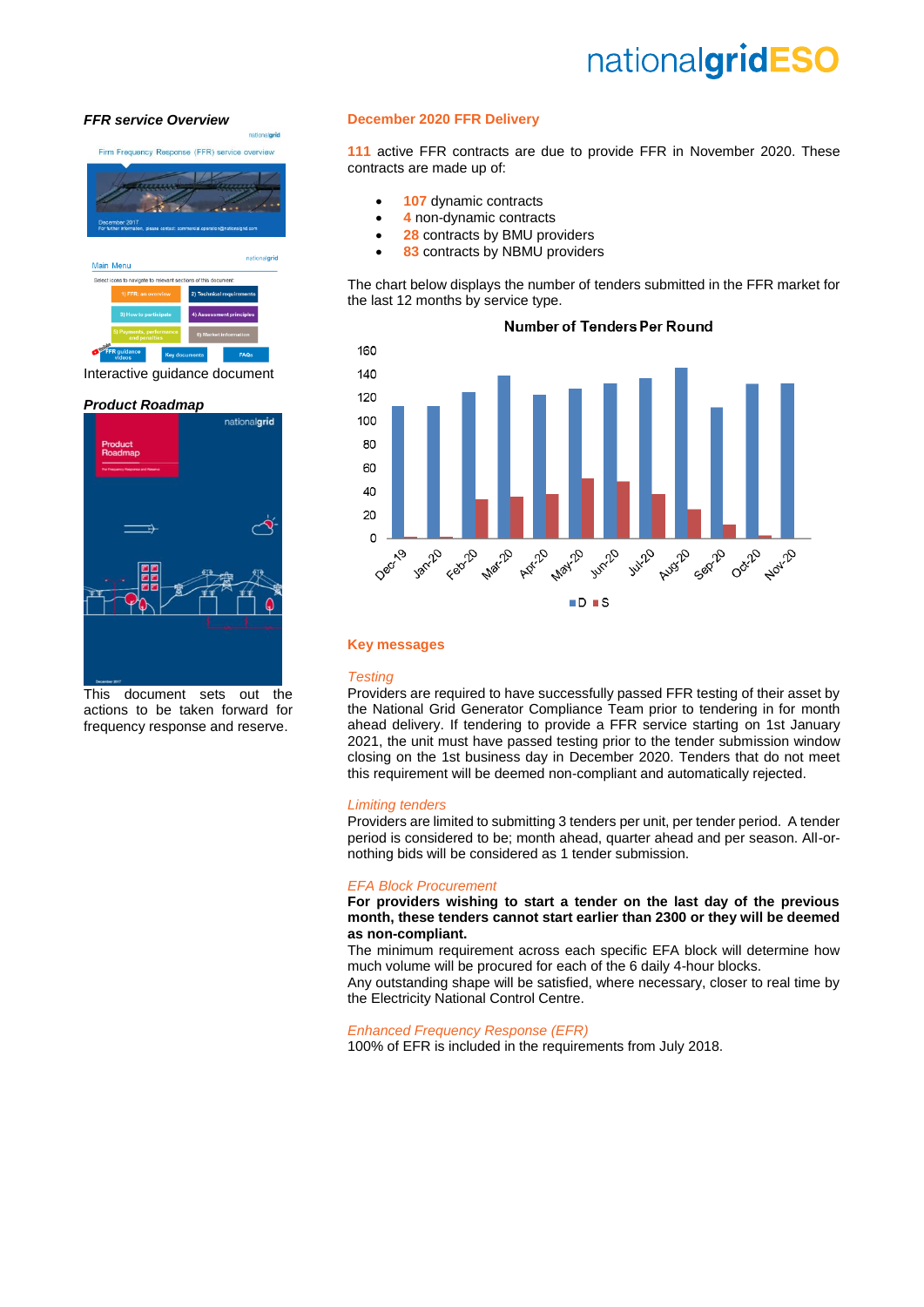#### *Procured Volume*

As part of our regular review of our response requirements we have increased our minimum dynamic requirement for primary and secondary by 100MW for December delivery onwards.

In line with our ambition to move our markets closer to real time we are taking this opportunity to move 100MW of volume into the weekly response auction for Dynamic-Low-High.

As a result, our maximum buy order in December's weekly auction will be up to 200MW in each EFA block.

As a consequence of this change: there is no longer a requirement for secondary only static in the month ahead tender

- 1. The requirement for dynamic high has reduced by 100MW in the month ahead tender
- 2. The requirement for primary and secondary dynamic response is as per previous market information reports

#### *Tender rejection codes*

The table below provides guidance as to the reasons why a tender has been rejected. They can be matched against the numbers in the 'Reason Code' section of the Post Tender Report.

| No.            | <b>FFR Reason Code</b>                                      | <b>Comment</b>                                                                                                                                                                                                                                                                                                                                                                                                                                                                                                                                                                                        |
|----------------|-------------------------------------------------------------|-------------------------------------------------------------------------------------------------------------------------------------------------------------------------------------------------------------------------------------------------------------------------------------------------------------------------------------------------------------------------------------------------------------------------------------------------------------------------------------------------------------------------------------------------------------------------------------------------------|
| 1              | <b>Beneficial</b>                                           | While the price submitted was considered<br>beneficial, on this occasion this tender was not<br>accepted for one of the following reasons:<br>1.1.<br>The outstanding or desired procurement<br>requirement has already been satisfied by<br>more beneficial tenders<br>1.2.<br>There was no outstanding requirement<br>1.3.<br>The desired volume against the National Grid<br>procurement strategy for future<br>tender<br>months had already been satisfied<br>1.4.<br>This tender formed part of an all-or-nothing<br>group which did not collectively deliver<br>enough benefit to be considered |
| $\overline{2}$ | beneficial<br>Price not<br>tendered<br>across<br>period     | The price submitted was too high and did not provide<br>any contract benefit against alternative actions<br>including the mandatory and optional market.                                                                                                                                                                                                                                                                                                                                                                                                                                              |
| 3              | Does not meet tender<br>prerequisites                       | Please refer to the 'Technical Parameters' section<br>using the following link to determine the criteria<br>to participate in the FFR<br>market<br>necessary<br>https://www.nationalgrid.com/uk/electricity/balancing<br>-services/frequency-response-services/firm-<br>frequency-response                                                                                                                                                                                                                                                                                                            |
| 4              | tenders<br><b>Multiple</b><br>received for the same<br>unit | Only the most valuable tender(s) of the total group of<br>submitted tenders was considered.                                                                                                                                                                                                                                                                                                                                                                                                                                                                                                           |
| 5              | desired<br>Beyond<br>procurement volume                     | Tenders submitted contained volume in a period<br>where no procurement volume existed                                                                                                                                                                                                                                                                                                                                                                                                                                                                                                                 |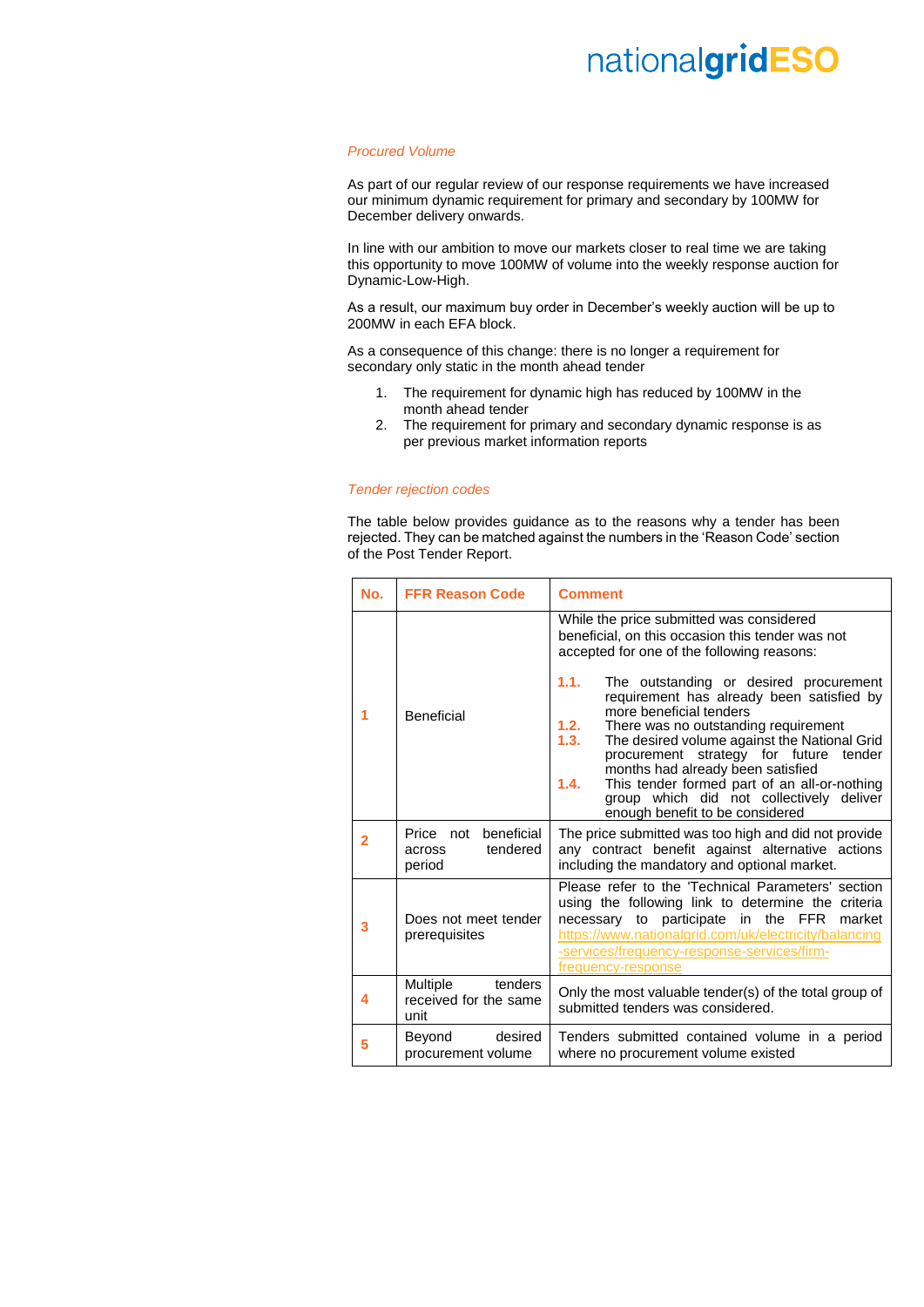# **Appendix 1:**

A breakdown of the outstanding month ahead requirement for this tender round.

|                |                  |     | <b>EFA Block</b> |
|----------------|------------------|-----|------------------|
| <b>Primary</b> | <b>Secondary</b> |     |                  |
| 362            | 362              | 262 |                  |
| 362            | 362              | 262 |                  |
| 450            | 450              | 350 |                  |
| 450            | 450              | 350 |                  |
| 450            | 450              | 350 |                  |
| 450            | 450              | 350 |                  |
|                |                  |     |                  |

### Dynamic FFR requirements for TR 132 **Non-Dynamic FFR requirements for TR 132**

| <b>EFA Block</b> | <b>Dynamic or Non-Dynamic</b><br><b>Response Required (MW)</b> |                  |  |  |  |
|------------------|----------------------------------------------------------------|------------------|--|--|--|
|                  | <b>Primary</b>                                                 | <b>Secondary</b> |  |  |  |
|                  |                                                                |                  |  |  |  |
|                  |                                                                |                  |  |  |  |
|                  |                                                                |                  |  |  |  |
|                  |                                                                |                  |  |  |  |
|                  |                                                                |                  |  |  |  |
|                  |                                                                |                  |  |  |  |